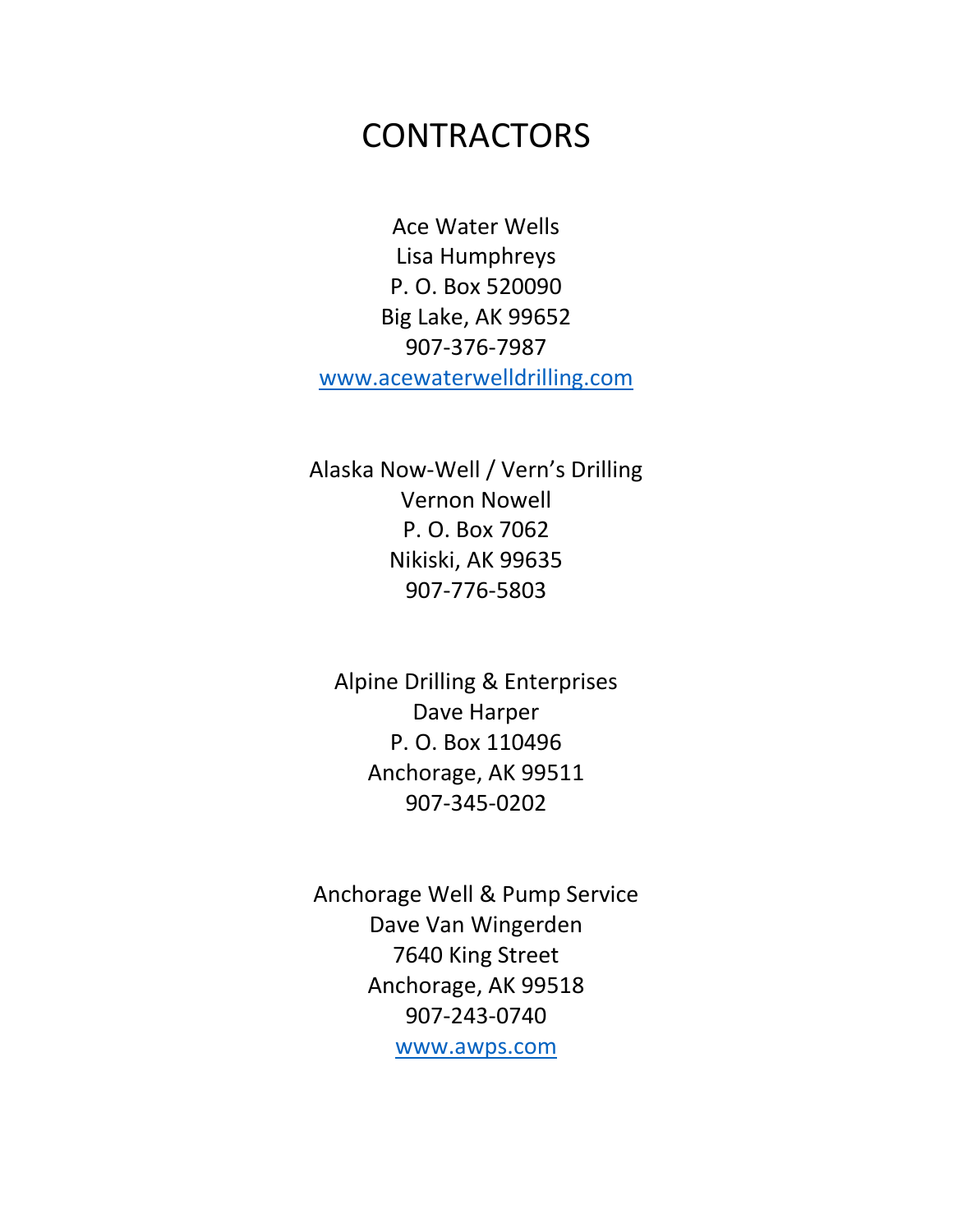Arctic Pump & Well, Inc. Jim Sullivan P. O. Box 770197 Eagle River, AK 99577 907-688-2510 [www.arcticpump.com](http://www.arcticpump.com/)

Clearwater Wells, LLC Frank & Carin Meyer 7700 N Norman Circle Palmer, AK 99645 907-795-2531 [www.alaskaclearwaterwells.com](http://www.alaskaclearwaterwells.com/)

Copper River Well Services Justin Derr P. O. Box 361 Copper Center, AK 99573 907-822-4208 [www.copperriver.biz](http://www.copperriver.biz/)

Denali Drilling, Inc. Ron Pichler 8240 Petersburg Street Anchorage, AK 99507 907-562-2312 [www.denalidrilling.com](http://www.denalidrilling.com/)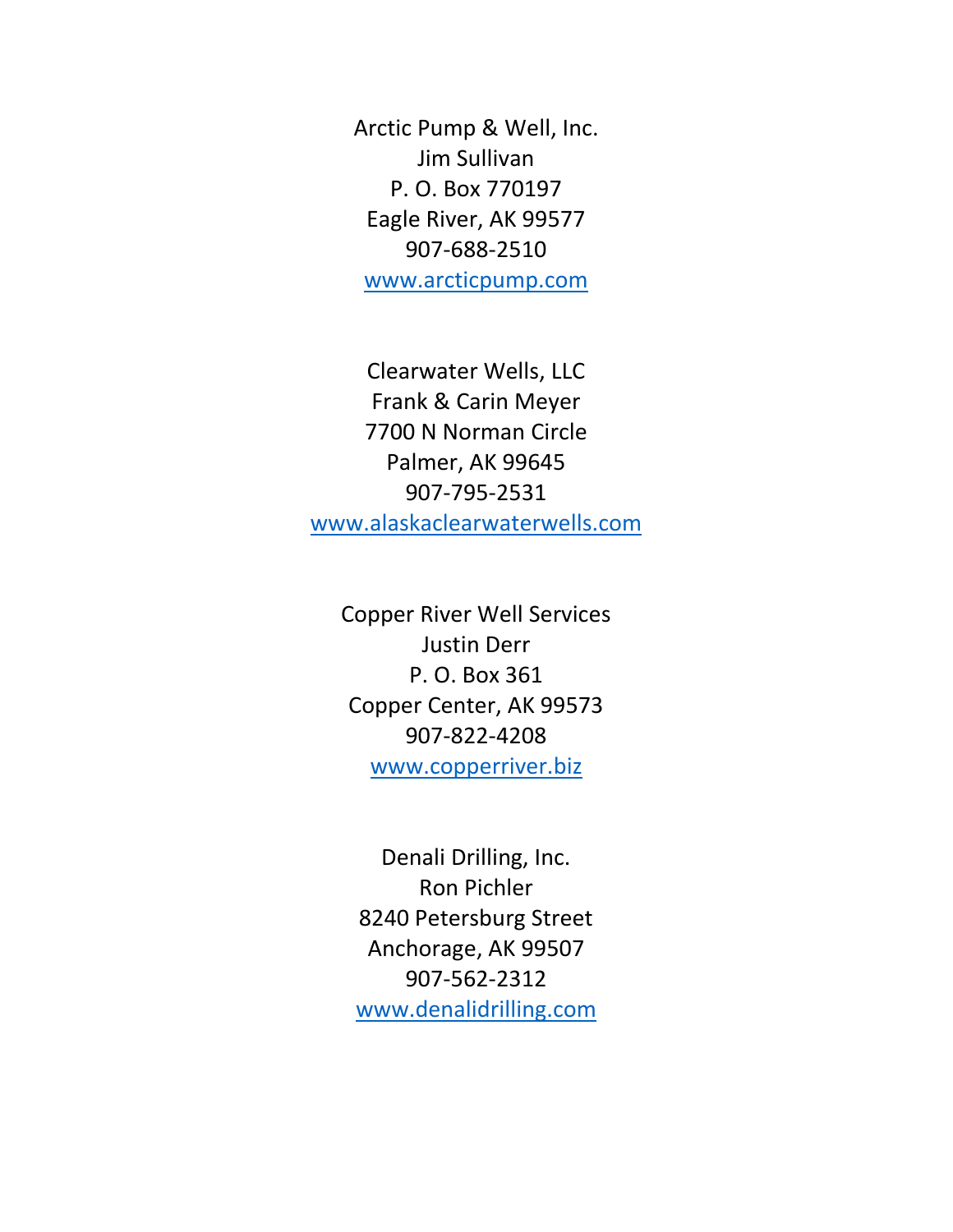E & D Water Wells, LLC Ed Bean 3530 W. Spence Lane Wasilla, AK 99623 907-373-1598 [www.edwaterwells.com](http://www.edwaterwells.com/)

Earl Dotten Company 907-222-1379 [efdotten@live.com](mailto:efdotten@live.com)

Hefty Drilling Johnny Kay 3540 Akula Drive Anchorage, AK 99516 907-830-9985 [www.heftydrilling.com](http://www.heftydrilling.com/)

Ice Water Well, Inc. Chuck & Lee Ice P. O. Box 10529 Fairbanks, AK 99710 907-457-6444

Kraxberger Drilling, Inc. Rick Kraxberger 34055 Gaswell Road Soldotna, AK 99669 907-262-4720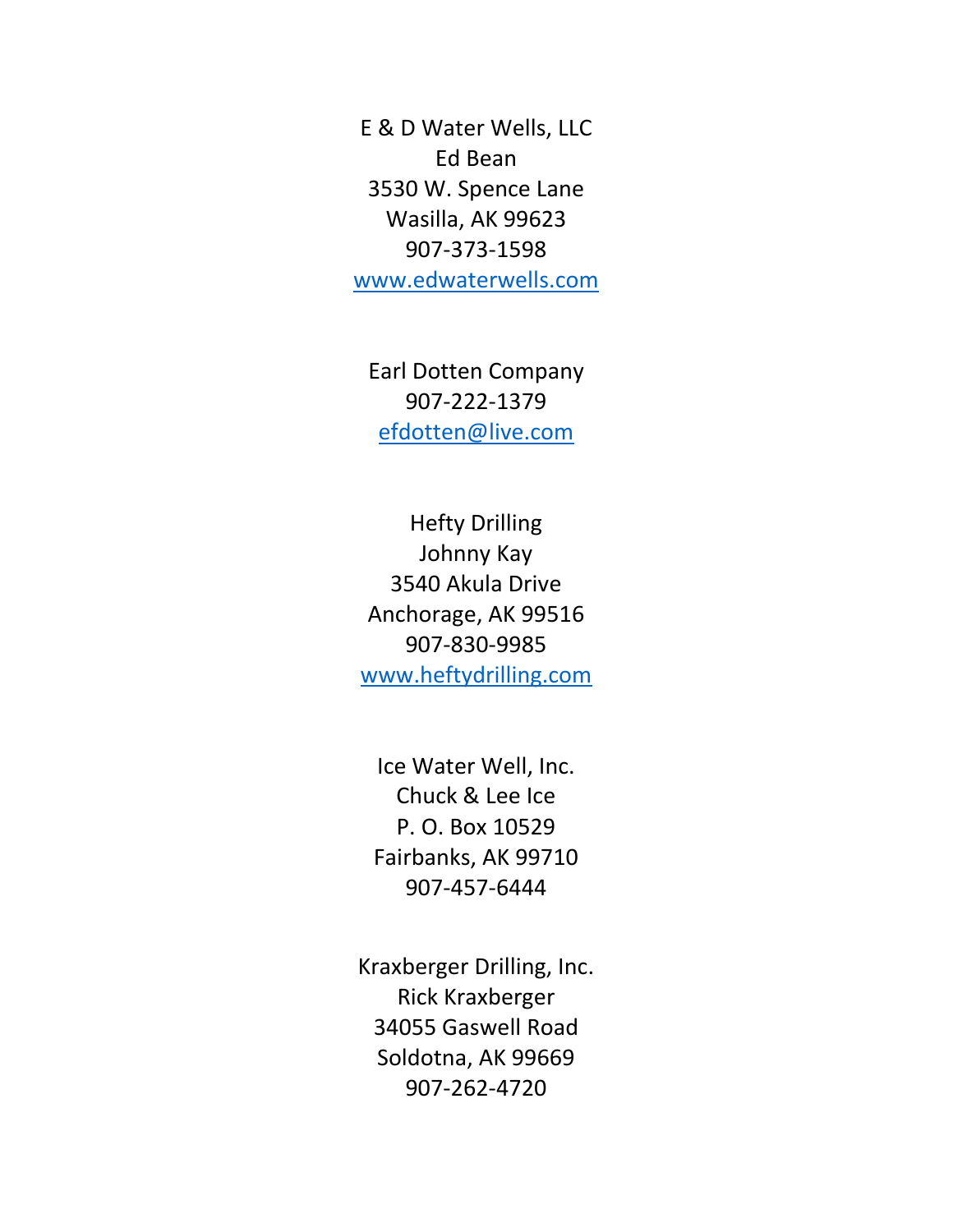M-W Drilling, Inc. Wayne & Kris Westberg P. O. Box 110389 Anchorage, AK 99511 907-345-4000 [www.mwdrillinginc.com](http://www.mwdrillinginc.com/)

Northern Utility Services David Kranich P. O. Box 233368 Anchorage, AK 99523 907-632-0012

Penn Jersey Drilling, Inc. Ted Schachle 1811 S. Ridgecrest Road Wasilla, AK 99623 907-892-7206

S & S Drilling Larry Swihart 10035 Bear Den Circle Palmer, AK 99645 907-746-0225 [www.ssdrillingak.com](http://www.ssdrillingak.com/)

Sullivan Water Wells Cole Sullivan P. O. Box 670269